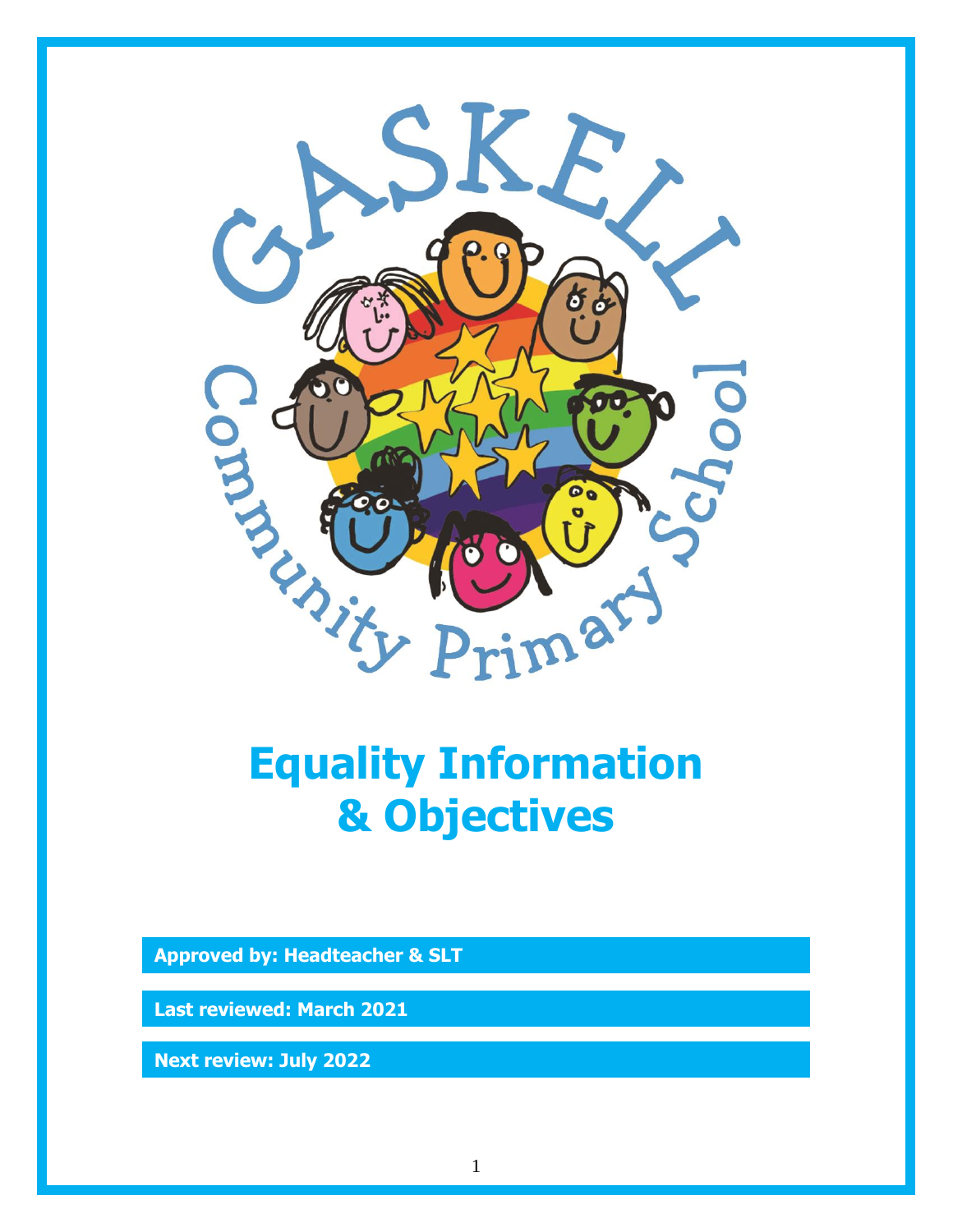## **Gaskell Primary School Equality Information and Objectives**

At Gaskell Primary School we seek to value everyone, and our school is committed to equality in practice. We welcome our legal duties to eliminate discrimination, and to promote community cohesion.

The Equality Act 2010 requires us to publish information that demonstrates that we have due regard for the need to:

- Eliminate unlawful discrimination, harassment, victimisation and any other conduct prohibited by the Equality Act 2010;
- Advance equality of opportunity between people who share a protected characteristic (race, disability, gender, gender re-assignment, age, pregnancy and maternity, marital status, religion and belief and sexual orientation) and people who do not share it;
- Foster good relations between people who share a protected characteristic and people who do not share it.

The Equality Act brings together previous legislation concerned with Race, Gender and Disability and aims to ensure that:

- All adults and children treat each other with respect;
- Great effort is made so that all groups of pupils make good progress, and so that employment practice is also fair;
- Gaskell is a school committed to producing good citizens locally, nationally and globally.

We have considered how well we currently achieve these aims with regard to the protected groups under the Equality Act and we have also involved staff, pupils, parents/carers and others in the following ways:

 All staff and children in school have the right to be respected, the right to learn and the right to be safe;

- There are clear levels of pastoral care in school:
- o Mental Health First Aiders
- o Pastoral / Wellbeing Mentor
- o Teachers / TAs
- o SLT
- New PHSE / RSE Curriculum and policy
- Class and whole school assemblies embrace a breadth of cultures, religions and family groups
- School events celebrating cultural occasions
- Parent Forum
- Pupil Premium Grant Funding
- Effective school council:

• House teams which include children from EYFS to Year 6; • Involvement in the Positive Parenting Programme (Triple P);

- All racist incidents are recorded and reported to the Local Authority;
- CPOMS Behaviour recording system